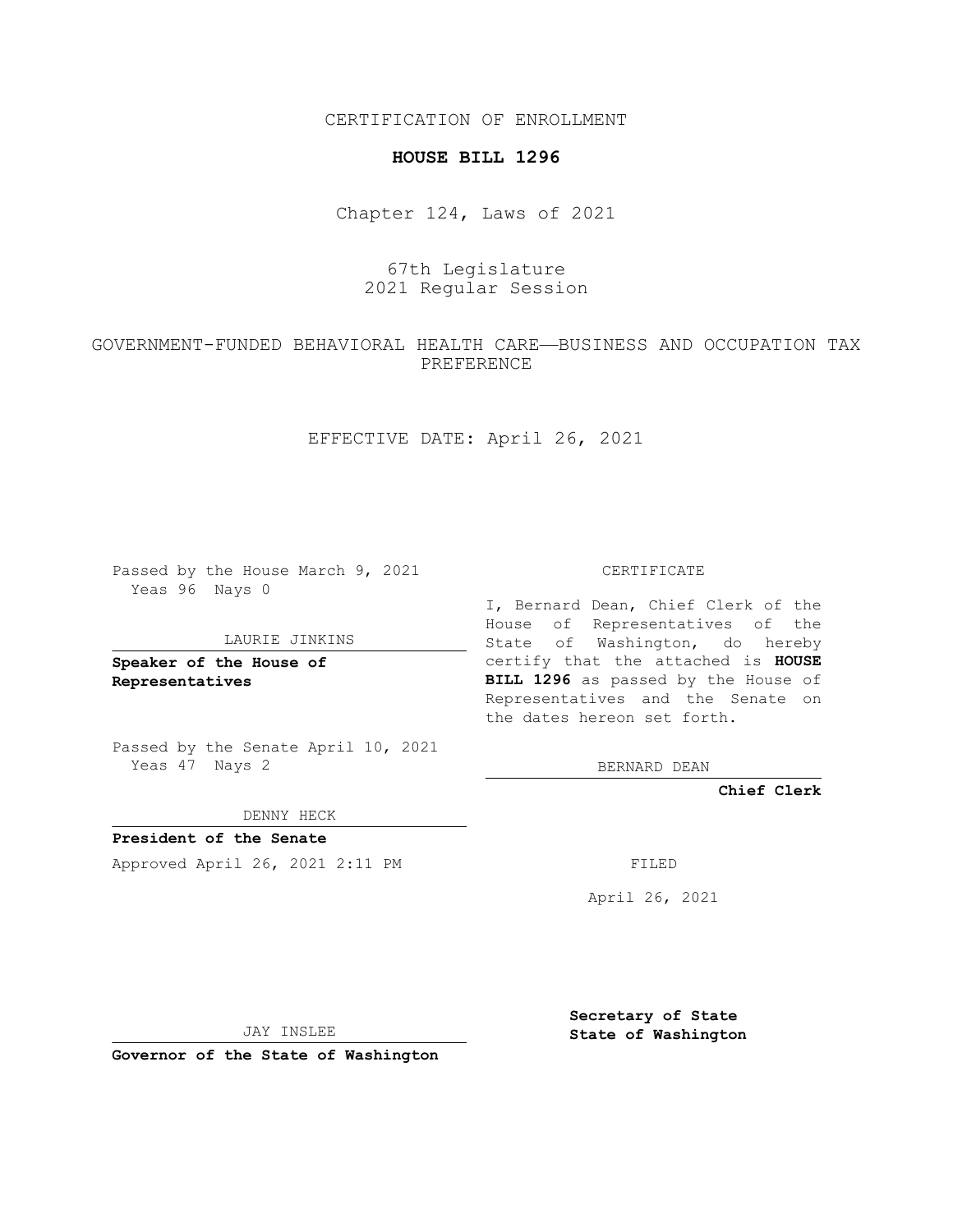### **HOUSE BILL 1296**

Passed Legislature - 2021 Regular Session

**State of Washington 67th Legislature 2021 Regular Session**

**By** Representatives Young, Thai, Robertson, and Rule

Read first time 01/19/21. Referred to Committee on Finance.

 AN ACT Relating to providing a business and occupation tax preference for behavioral health administrative services organizations; adding a new section to chapter 82.04 RCW; creating new sections; providing an expiration date; and declaring an 5 emergency.

BE IT ENACTED BY THE LEGISLATURE OF THE STATE OF WASHINGTON:

 NEW SECTION. **Sec. 1.** The legislature finds that COVID-19 has had significant impacts on behavioral health. The legislature previously had a feature of its tax system that exempted government- funded behavioral health services from paying business and occupation tax in order for more tax dollars to be utilized in providing health services. The legislature intends to reenact that preference in light of increased behavioral health needs for the foreseeable future, and in recognition that treatment reduces costs to the government in other services.

 NEW SECTION. **Sec. 2.** (1) This section is the tax preference performance statement for the tax preference contained in section 3, 18 chapter . . ., Laws of 2021 (section 3 of this act). This performance statement is only intended to be used for subsequent evaluation of the tax preference. It is not intended to create a private right of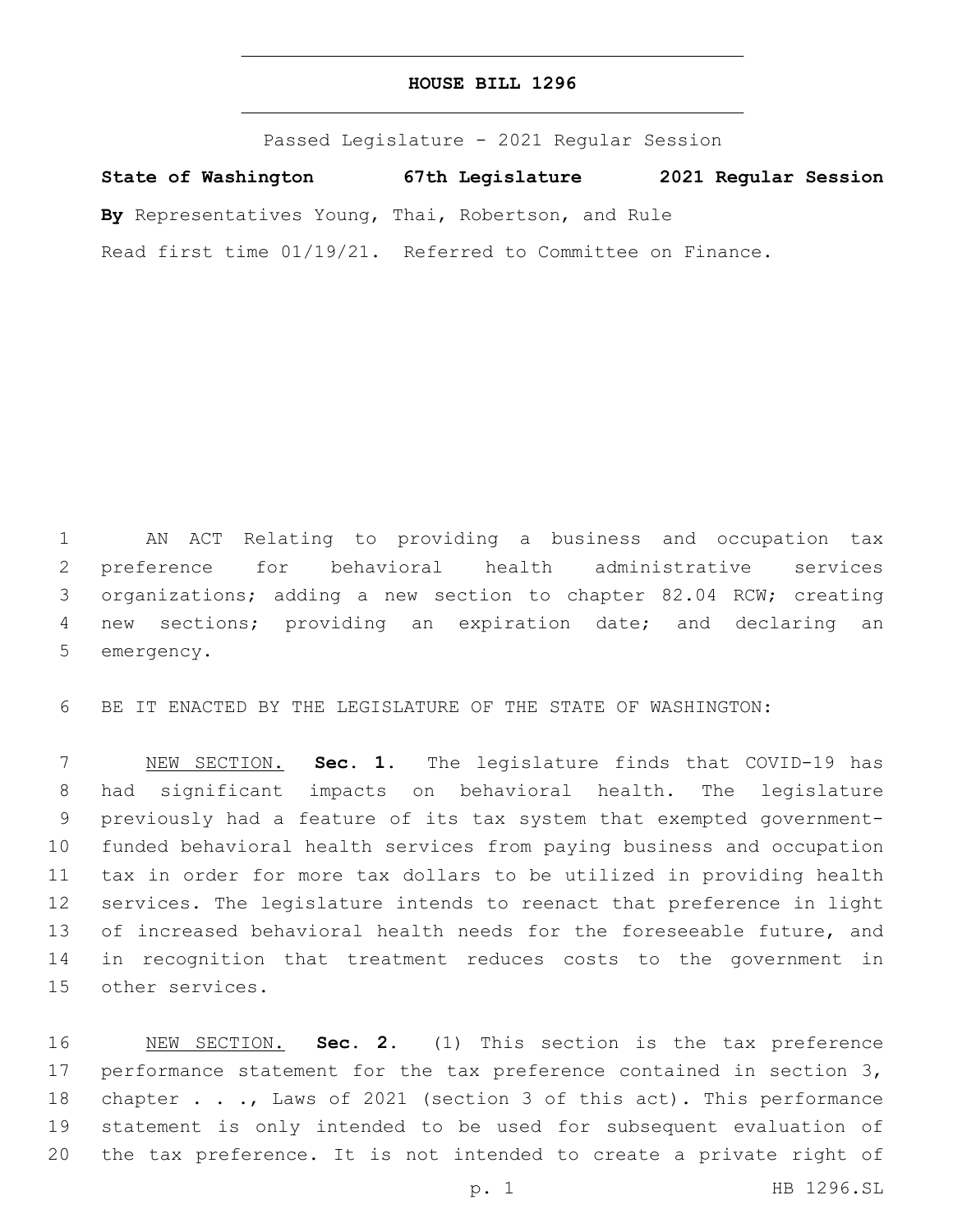action by any party or to be used to determine eligibility for 2 preferential tax treatment.

 (2) The legislature categorizes this tax preference as one intended to accomplish a general purpose, reducing taxes so more money can go directly to behavioral health services, as indicated in 6 RCW 82.32.808(2)(f).

 (3) It is the legislature's specific public policy objective to support behavioral health services that can prevent more serious and 9 costly health issues.

 (4) If a review finds that the amount of funding available for behavioral health services by these taxpayers increased, then the legislature intends to extend the expiration date of the tax 13 preference.

 (5) In order to obtain the data necessary to perform the review in subsection (4) of this section, the joint legislative audit and review committee may refer to any data collected by the state.

 NEW SECTION. **Sec. 3.** A new section is added to chapter 82.04 18 RCW to read as follows:

 (1) A health or social welfare organization may deduct from the measure of tax amounts received as compensation for providing mental health services or substance use disorder treatment services under a 22 government-funded program.

 (2) A behavioral health administrative services organization may deduct from the measure of tax amounts received from the state of Washington for distribution to a health or social welfare organization that is eligible to deduct the distribution under 27 subsection (1) of this section.

 (3) A person claiming a deduction under this section must file a complete annual tax performance report with the department under RCW 82.32.534.30

 (4) The definitions in this subsection apply throughout this section unless the context clearly requires otherwise.

 (a) "Behavioral health administrative services organization" has 34 the same meaning as provided in RCW 71.24.025.

 (b) "Health or social welfare organization" has the same meaning 36 as provided in RCW 82.04.431.

 (c) "Mental health services" means mental health services as 38 described in chapter 71.24 RCW.